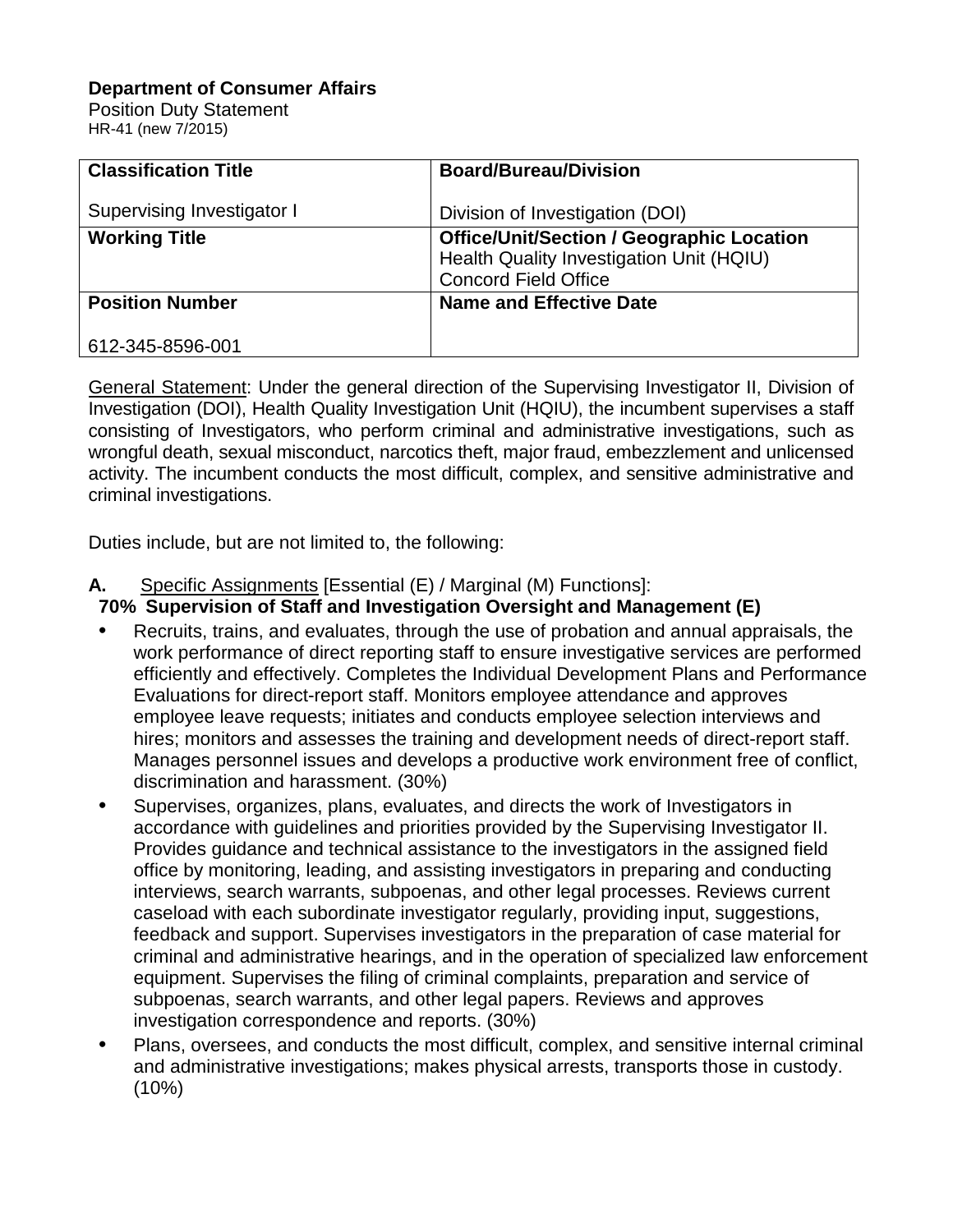## **25% Program Oversight and Management / Training (E)**

- Reviews and approves travel and evidence claims, overtime reports, month-end billing and mileage logs, and other management reports.
- Serves as evidence custodian. When requested, may maintain an evidence expense account.
- Oversees CalCard account for office-related supplies.
- Attends and participates in firearms qualifications and hand-to-hand defensive tactics training and specialized law enforcement technical training.

# **5% Coordination with Internal and External Organizations (M)**

• Acts as liaison to client agencies, district attorneys, prosecutors, etc., regarding divisional policies, procedures and investigations. Attends governmental, public, or industrial functions as a representative of the department.

### **B.** Supervision Received

The incumbent reports directly to, and receives the majority of assignments from, the Supervising Investigator II, Division of Investigation (DOI), Health Quality Investigation Unit (HQIU); however, direction and assignments may also come from the Chief or Deputy Chief, Division of Investigation

### **C.** Supervision Exercised

The incumbent supervises, evaluates, directs, and review the work of investigative and office staff.

### **D.** Administrative Responsibility Act as evidence custodian. Maintain an evidence expense account.

### **E.** Personal Contacts

Daily contact with field investigators, field office staff and Supervising Investigator II. Occasional contact with licensees of DCA and general public as subjects, complainants or witnesses. Weekly contact with other government agencies (law enforcement, district attorneys' offices and Attorney General's Office). Daily contact with enforcement personnel from boards and bureaus regarding cases assigned to the field office. Occasional contact with DCA Health and Safety, Personnel, Information Technology and other support units.

Occasional contact with public for complaint information, referrals and general questions. Occasional contact with licensees under investigation, complainants or witnesses for questions and complaints regarding the cases in which they are involved.

## **F.** Actions and Consequences

Failure to properly monitor investigators' assigned casework may result in cases not being completed in a timely manner, or inefficiently conducted investigations, resulting in a higher monetary cost to client agencies. Investigations must be monitored to assure that they are completed in a timely manner so that the statute of limitations for the particular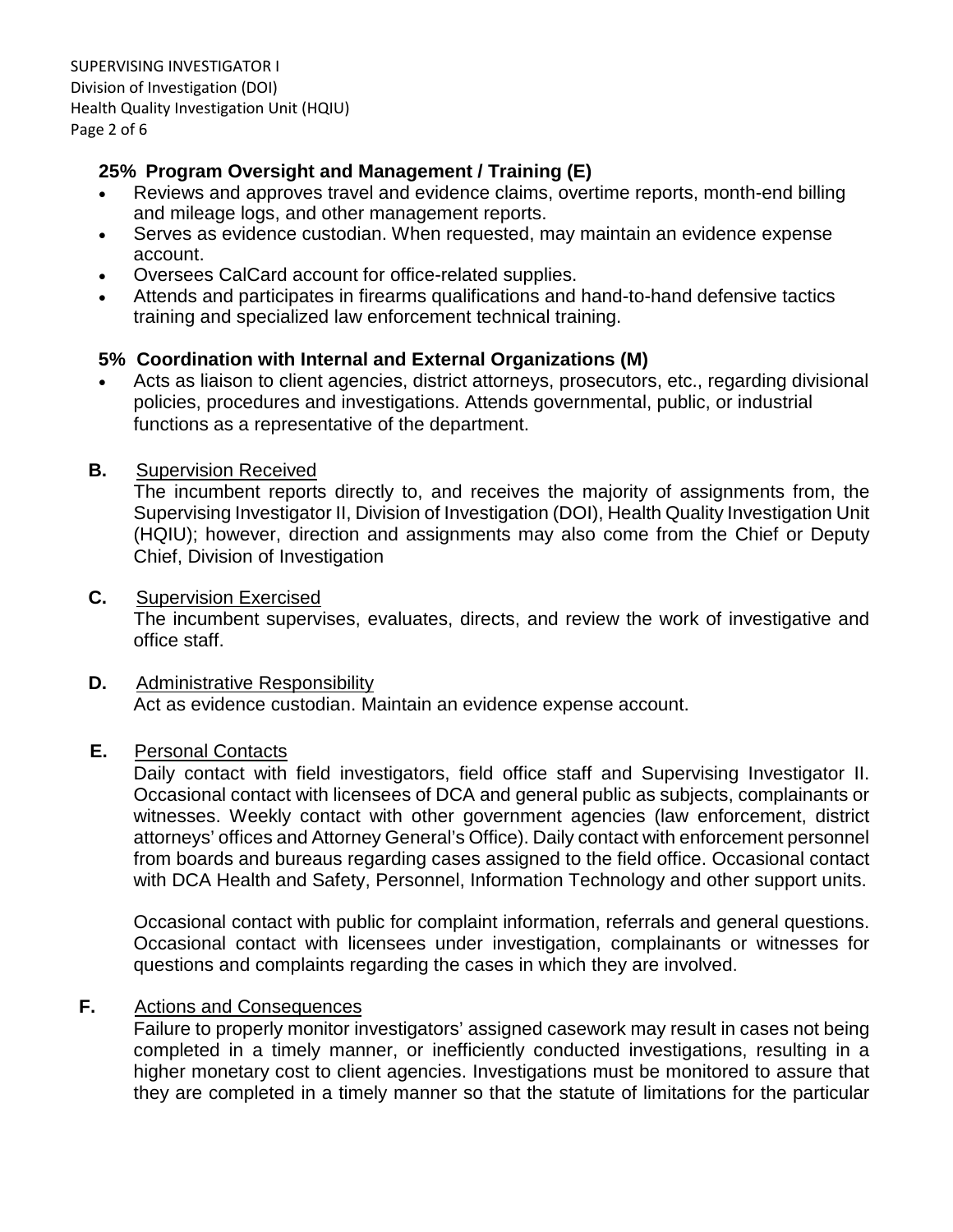violation does not expire. Investigations not completed in a timely manner can delay licensing, costing the DCA loss of licensing fees and the possibility of a loss of income for a person who cannot be licensed (or renewed) until the investigation is completed. Investigations must be monitored for quality, because an inadequate investigation may result in allowing a violation of the law (criminal or administrative) to go undetected or unpunished. In addition, many of the cases being investigated affect the health and safety of consumers.

Failure to properly supervise investigators may allow an unlawful or unjustified arrest to be made, exposing the state to a lawsuit. Failure to properly supervise an investigator may result in the excessive or improper use of force in making an arrest, thereby resulting in injury or death to an investigator, suspect or other person and perhaps exposing the state to a lawsuit.

#### **G.** Functional Requirements

The incumbent is a Work Week Group E employee and is expected to work an average of 40 hours per week each year and may be required to work specified hours based on the business needs of the office. The incumbent works in an office setting, with artificial light and temperature control. Daily access to and use of a personal computer and telephone are essential. Sitting and standing requirements in the office are consistent with office work. In addition, the Supervisor will spend approximately 15% of time per week in the field, which includes sitting/driving and walking.

#### Special physical characteristics

Include good health, emotional maturity and stability; sound physical condition; strength, endurance and agility necessary to cope with the demands of the job; normal hearing; normal vision or vision corrected to normal; weight proportional to age and height.

#### Peace Officer and POST Requirements

The Supervising Investigator I is required to perform the full range of peace officer duties, including qualifying for, carrying and using a firearm. Pursuant to Government Code Section 1031 (f), an individual in this position must be found to be free from physical, emotional, or mental condition which might adversely affect the exercise of the powers of a peace officer.

The incumbent must satisfy all selection and training standards required by the California Commission on Peace Officer Standards and Training (POST) for peace officers. The incumbent will be required to satisfactorily complete or provide proof of successful completion of a basic investigative training course approved by POST prior to the completion of the probationary period. If the incumbent does not successfully complete the POST course during the probationary period, the incumbent will be rejected during the probationary period.

#### Physical Demands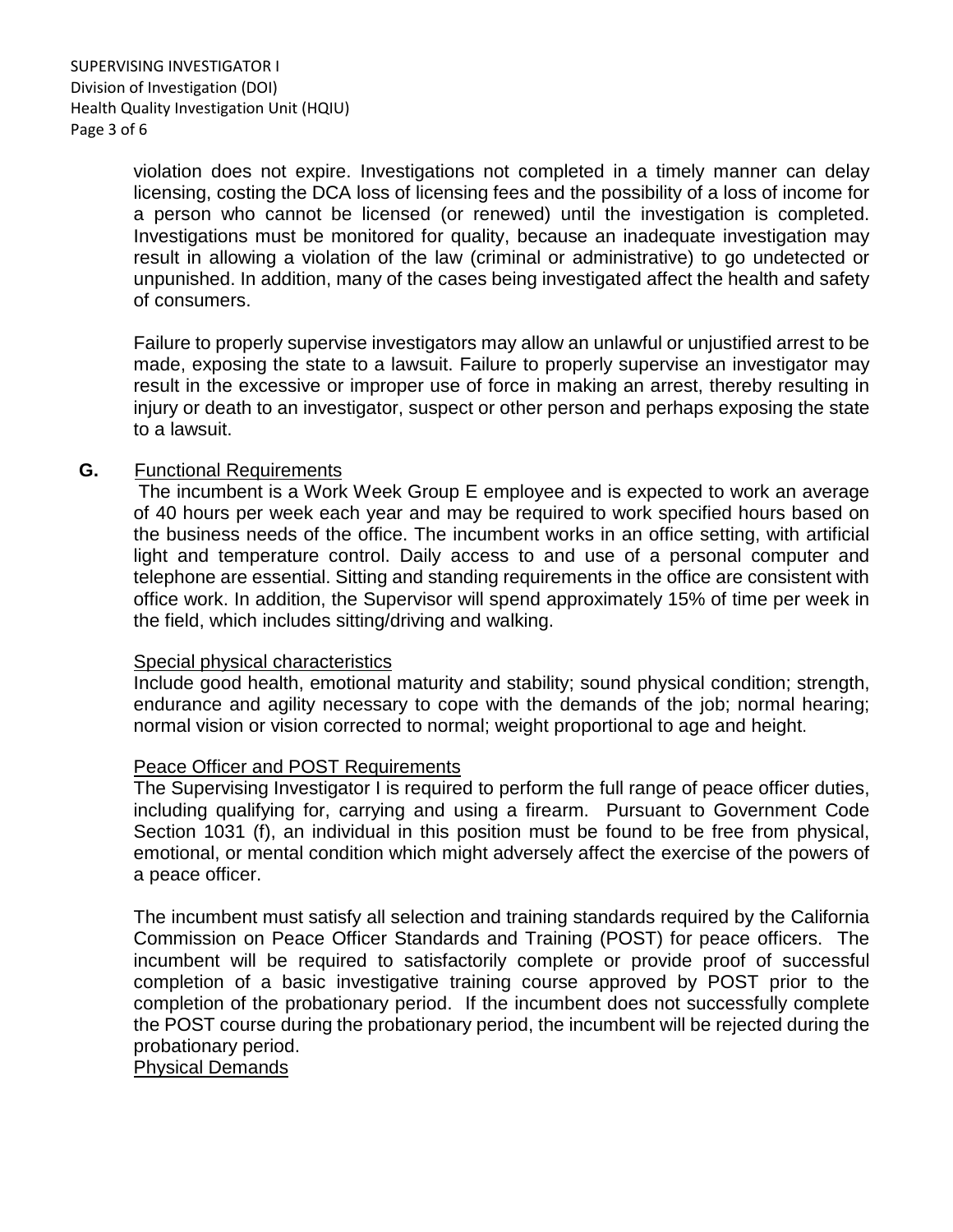An employee must be able to demonstrate his/her ability to perform various physical tasks. In an 8-hour work shift, an employee will routinely:

| Stand/Walk/Run:     | Occasionally                                                                         |
|---------------------|--------------------------------------------------------------------------------------|
| Sit:                | Continuously                                                                         |
| Drive:              | Frequently                                                                           |
| Bend/Stoop:         | Occasionally                                                                         |
| Squat/Crouch:       | Occasionally                                                                         |
| Crawl:              | Occasionally                                                                         |
| Climb:              | Occasionally                                                                         |
| Reach/Stretch:      | Occasionally                                                                         |
| Balance:            | Continuously                                                                         |
| Push/Pull:          | Occasionally                                                                         |
| Carry:              | Continuously, up to 15 pounds as s/he is required to carry a semi-                   |
|                     | automatic pistol, extra ammunition, handcuffs, chemical agent, etc.                  |
|                     | The incumbent will wear body armor (approximately 8 pounds), when                    |
|                     | required. The incumbent will occasionally carry up to 80 pounds.                     |
| Lift:               | Occasionally                                                                         |
| Kneel:              | Occasionally                                                                         |
| Twist:              | Occasionally                                                                         |
| Foot Movement:      | Occasionally, the incumbent will use repetitive foot movements when                  |
|                     | driving a vehicle.                                                                   |
|                     | Hand Manipulation: The incumbent uses hands respectively for fine manipulating motor |
|                     | skills and firm grasping with all joints and digits for the following: writing       |
|                     | or typing reports, maintenance of firearm proficiency, performance of                |
|                     | physical arrests and in-service defensive tactics training.                          |
| Occasionally $=$    | 1- 33% of workday                                                                    |
| Frequently<br>$=$   | 34- 66% of workday                                                                   |
| Continuously<br>$=$ | 67-100% of workday                                                                   |

## Environmental Conditions

The incumbent is required to work both indoors and outdoors, depending on the situation he or she is involved in, at any given time. While indoors, the temperature and humidity is reasonably controlled, but while out of doors, the employee is exposed to climatic conditions. The employee is exposed to dust and fumes. The employee may occasionally be exposed to toxic materials or have contact with persons believed to have a contagious disease. There is a reasonable expectation of contact with blood-borne pathogens or bodily fluids, or other potentially infectious materials or chemicals. The employee is exposed to gunpowder and fumes during quarterly firearm/shotgun qualifications and periodic chemical agent training.

**H.** Other Information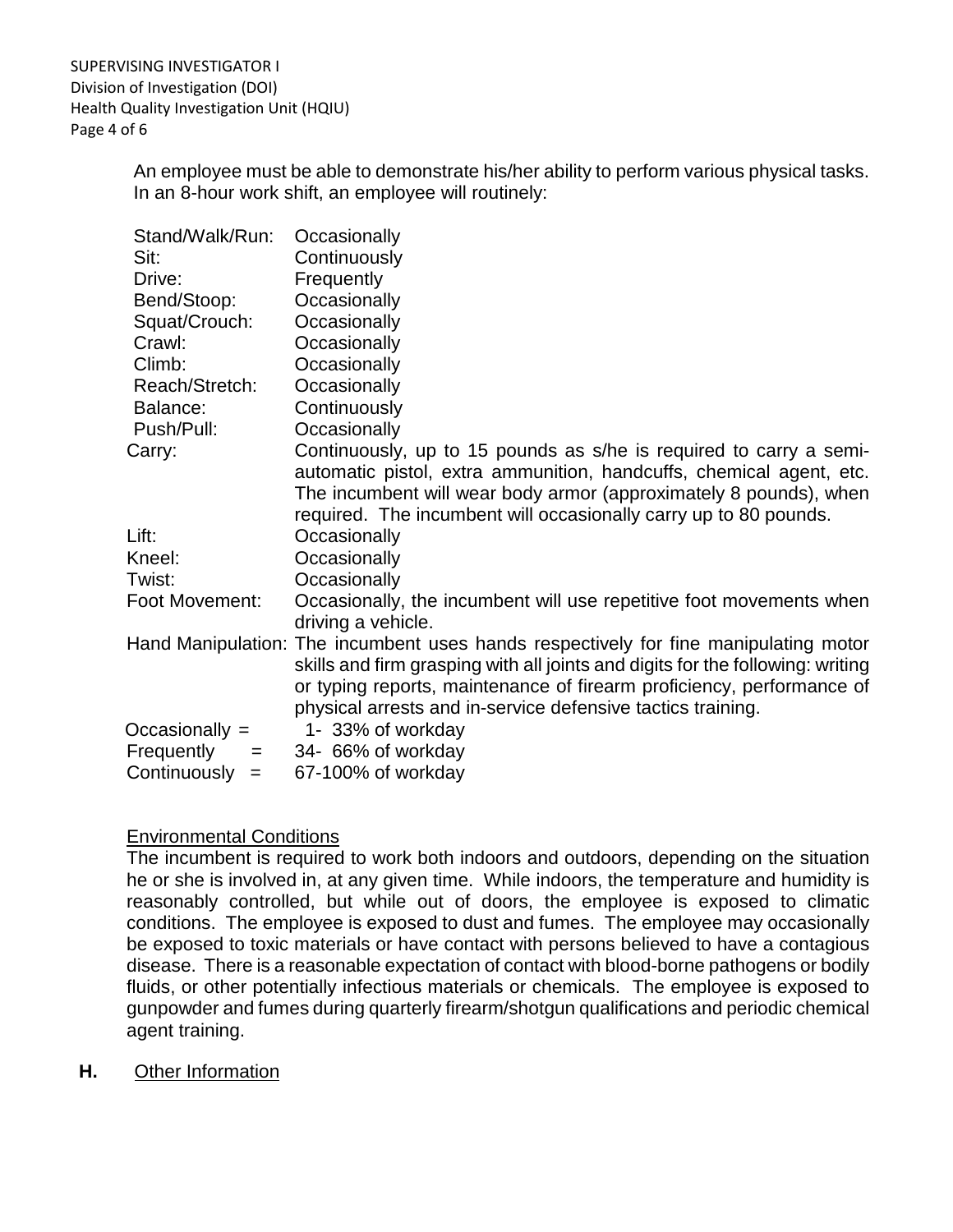The employee routinely works with sensitive and confidential issues and/or materials, which may include sexually explicit materials and graphic medical procedures such as autopsies. The employee is expected to maintain the privacy and confidentiality of documents and topics pertaining to individuals or to sensitive investigative matters at all times. This position requires working in and driving to various locations throughout the state and, on occasion, during odd or irregular hours. The employee is required to maintain regular and consistent attendance; report to work on time; work his/her full day and work under changing priorities and deadlines. In addition, the employee is required to dress and act professionally, work cooperatively with others, and exhibit courteous behavior towards coworkers and the public. Knowledge and proficiency in the use of personal computers and standard office software is desired. A peace officer background check is required.

The Supervising Investigator I must perform the full range of peace officer duties and responsibilities in the accomplishment of their assignments. In addition, the Supervising Investigator I must qualify and carry a firearm, have a valid California Driver's License and a good driving record, and be able to operate a motor vehicle safely. The position requires substantial field work (majority of the time) and it is typically more efficient for the employee to travel directly from home to the field work location.

This position is subject to Title 16, section 3830 of the California Code of Regulations, the Department of Consumer Affairs' Conflict of Interest Regulations. The incumbent is required to submit a Statement of Economic Interests (Form 700) within 30 days of assuming office, annually by April 1st, and within 30 days of leaving office.

Title 11, section 703 (d) of the California Code of Regulations required criminal record checks of all personnel who have access to Criminal Offender Record Information (CORI). Pursuant to this requirement, applicants for this position will be required to submit fingerprints to the Department of Justice and be cleared before hiring. In accordance to DCA's (CORI) procedures, clearance shall be maintained while employed in a CORIdesignated position. Additionally, the position routinely works with sensitive and confidential issues and/or materials and is expected to maintain the privacy and confidentiality of documents and topics pertaining to individuals or to sensitive program materials at all times.